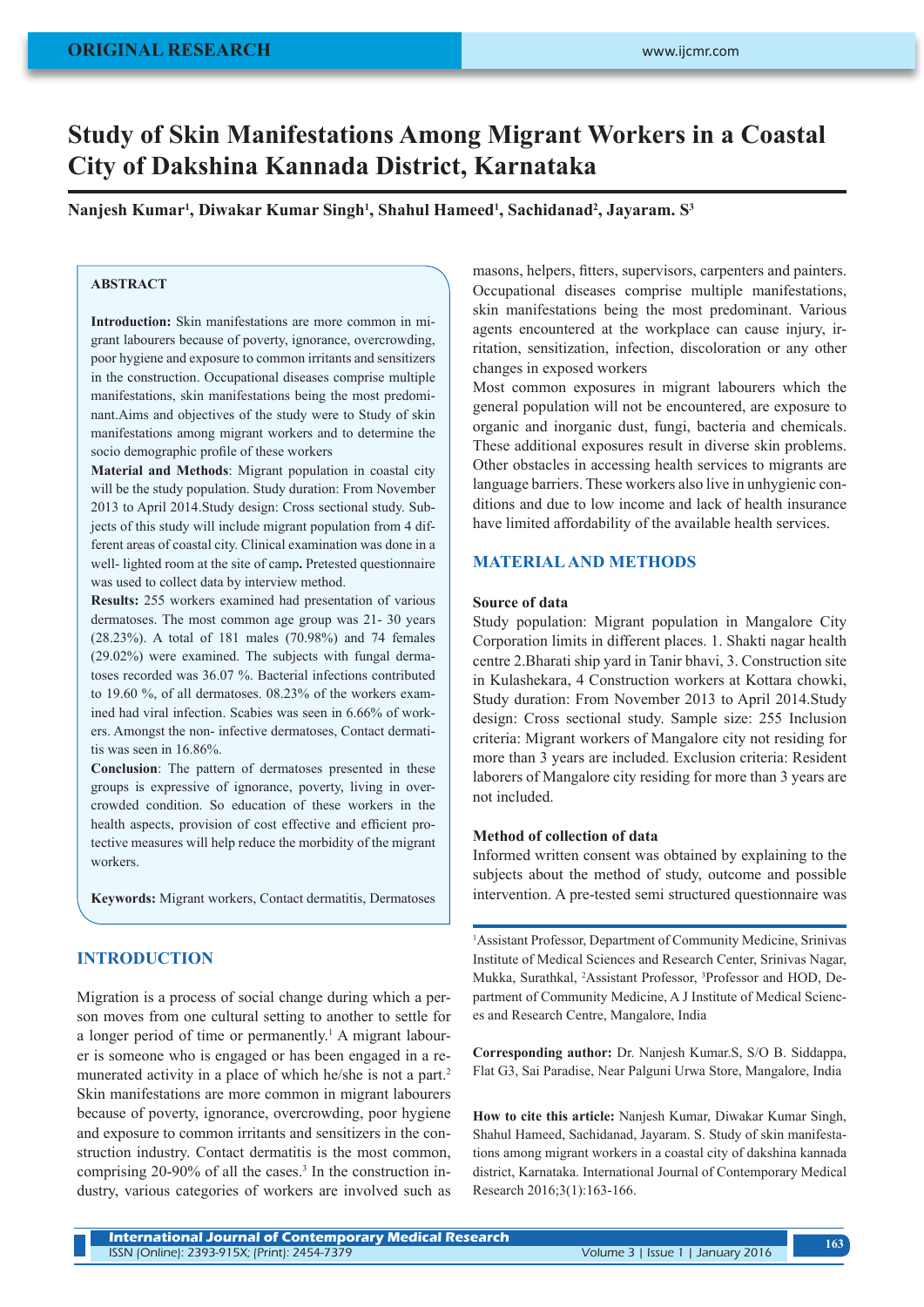used for collection of data. Data was collected by interview cum, clinical examination.Clinical examination was done in a well- lighted room at the site of camp.

#### **RESULTS**

In the table-1 out of the total 255 migrant workers, 145 (56.86%) migrant workers were married and 110 (43.14%) migrant workers were unmarried. Majority of the migrant workers were Hindus by religion- 122 (47.84%) followed by Muslims – 84 (32.94%).In 255 migrant workers, 181(70.98%) were male workers and 74 (29.02%) were female workers.

In the table-2 out of 255 migrants were examined, 98 (38.43%) workers belonged to the age group of 21-30 year and 72 (28.23%) workers belonged to the age group of 31-40 years. The youngest migrant worker was 13 years of age and the oldest was 65 years in age.

Table 3 shows the distribution of infective dermatoses among migrant workers. In that fungal infectionwas the most common (36.07 %) followed by bacterial (19.60%) and viral infection (8.23%). The parasitic infection was scabies seen in 6.66% of the migrant workers. In fungal infection tinea cruris was found in 13.72 % of the migrant workers followed by pityriasis versicolor 10.19% and tinea corporis 8.23 %. Amongst the bacterial infection, acne vulgaris was the most common with 07.05% followed by folliculitis 05.09%, pyoderma with 4.31% and furuncles with 3.31%. In the viral infections, herpes infection was seen in 3.13 %, molluscum contagiosum 2.74 % and warts in 2.35 %.

Table 4 shows the distribution of non- infective dermatoses in migrant workers was 52.15%. The most common was contact dermatitis 16.86% followed by eczema with 11.37% and photo dermatitis with 08.62%. Fissured feet was found in 5.09% migrant workers and miliaria was found in 4.70% migrant workers. Callosity was seen in only 2.35% migrant workers.

#### **DISCUSSION**

255 migrant workers in different areas of Mangalore city Corporation were included in the study. Majority of the workers belonged to the age group of 21-30 years followed by 31- 40 years. Male workers were more (70.98 %) followed by females (29.02%). Majority of the workers were married (56.86%).The large group of workers were Hindus (47.84%) followed by Muslims (32.94%) and Christians  $(12.15%)$ 

In the present study on various infective dermatoses, fungal infectionwas the most common (36.07 %). This was because of the hot and humid climate of Mangalore which is a coastal city which creates an ideal environment for the propagation of superficial dermatophytic infections of the migrant workers. Tinea cruris was found in 13.72 % of the migrant workers followed by pityriasis versicolor 10.19% and tinea

| Socio-demographic factors                               | Number $(N=255)$ | $\frac{0}{0}$ |  |  |
|---------------------------------------------------------|------------------|---------------|--|--|
| Marital status                                          |                  |               |  |  |
| Married                                                 | 145              | 56.86         |  |  |
| Unmarried                                               | 110              | 43.13         |  |  |
| Total                                                   | 255              | 100           |  |  |
| Religion                                                |                  |               |  |  |
| Hindu                                                   | 122              | 47.84         |  |  |
| Muslim                                                  | 84               | 32.94         |  |  |
| Christian                                               | 31               | 12.15         |  |  |
| Others                                                  | 18               | 07.05         |  |  |
| Total                                                   | 255              | 100           |  |  |
| <b>Sex</b>                                              |                  |               |  |  |
| Male                                                    | 181              | 70.98         |  |  |
| Female                                                  | 74               | 29.02         |  |  |
| Total                                                   | 255              | 100           |  |  |
| Table-1: Socio- demographic distribution of the migrant |                  |               |  |  |
| workers                                                 |                  |               |  |  |

| Age group                                                        | <b>Number</b> | Percentage |  |  |
|------------------------------------------------------------------|---------------|------------|--|--|
| $10 - 20$                                                        | 34            | 13.33      |  |  |
| $21 - 30$                                                        | 98            | 38.43      |  |  |
| $31 - 40$                                                        | 72            | 28.23      |  |  |
| $41 - 50$                                                        |               | 16.07      |  |  |
| More than 50                                                     | 10            | 03.92      |  |  |
| Total                                                            | 255           | 100        |  |  |
| Table-2: Age group distribution of the migrant workers $(n=255)$ |               |            |  |  |

| Sr. No                                                                             | <b>Fungal infections</b>   | <b>Number</b> | $\frac{1}{2}$ |  |
|------------------------------------------------------------------------------------|----------------------------|---------------|---------------|--|
| 1                                                                                  | Tinea cruris               | 35            | 13.72         |  |
| $\overline{2}$                                                                     | Pityriasis versicolor      | 26            | 10.19         |  |
| 3                                                                                  | Tinea corporis             | 21            | 08.23         |  |
| $\overline{4}$                                                                     | Candidiasis                | 10            | 03.92         |  |
|                                                                                    | Total                      | 92            | 36.07         |  |
|                                                                                    | <b>Bacterial Infection</b> |               |               |  |
| 1                                                                                  | Acne vulgaris              | 18            | 07.05         |  |
| $\overline{2}$                                                                     | <b>Folliculitis</b>        | 13            | 05.09         |  |
| 3                                                                                  | Pyoderma                   | 11            | 04.31         |  |
| $\overline{4}$                                                                     | Furuncles                  | 8             | 03.13         |  |
|                                                                                    | Total                      | 50            | 19.60         |  |
|                                                                                    | Viral Infections           |               |               |  |
| 1                                                                                  | Herpes infection           | 8             | 03.13         |  |
| $\overline{c}$                                                                     | Molluscum contagiosum      | 7             | 02.74         |  |
| 4                                                                                  | Warts                      | 6             | 02.35         |  |
|                                                                                    | Total                      | 21            | 08.23         |  |
|                                                                                    | Parasitic                  |               |               |  |
| 1                                                                                  | <b>Scabies</b>             | 17            | 06.66         |  |
| Table-3: Distribution of infective dermatoses seen in migrant<br>workers $(n=255)$ |                            |               |               |  |

#### corporis 8.23 %.

Maria Kuruvila et al have done a study on pattern of skin disease amongst migrant construction workers in Mangalore in the year 2006 and they have found 46.25% fungal infection in workers.4 Sanjiv Grover et al have done a cross sectional study on skin disease in rural Allahabad and found fungal infection( $54.52\%$ .) were the most common.<sup>5</sup>

In the present study, bacterial infection constituted 19.60 %,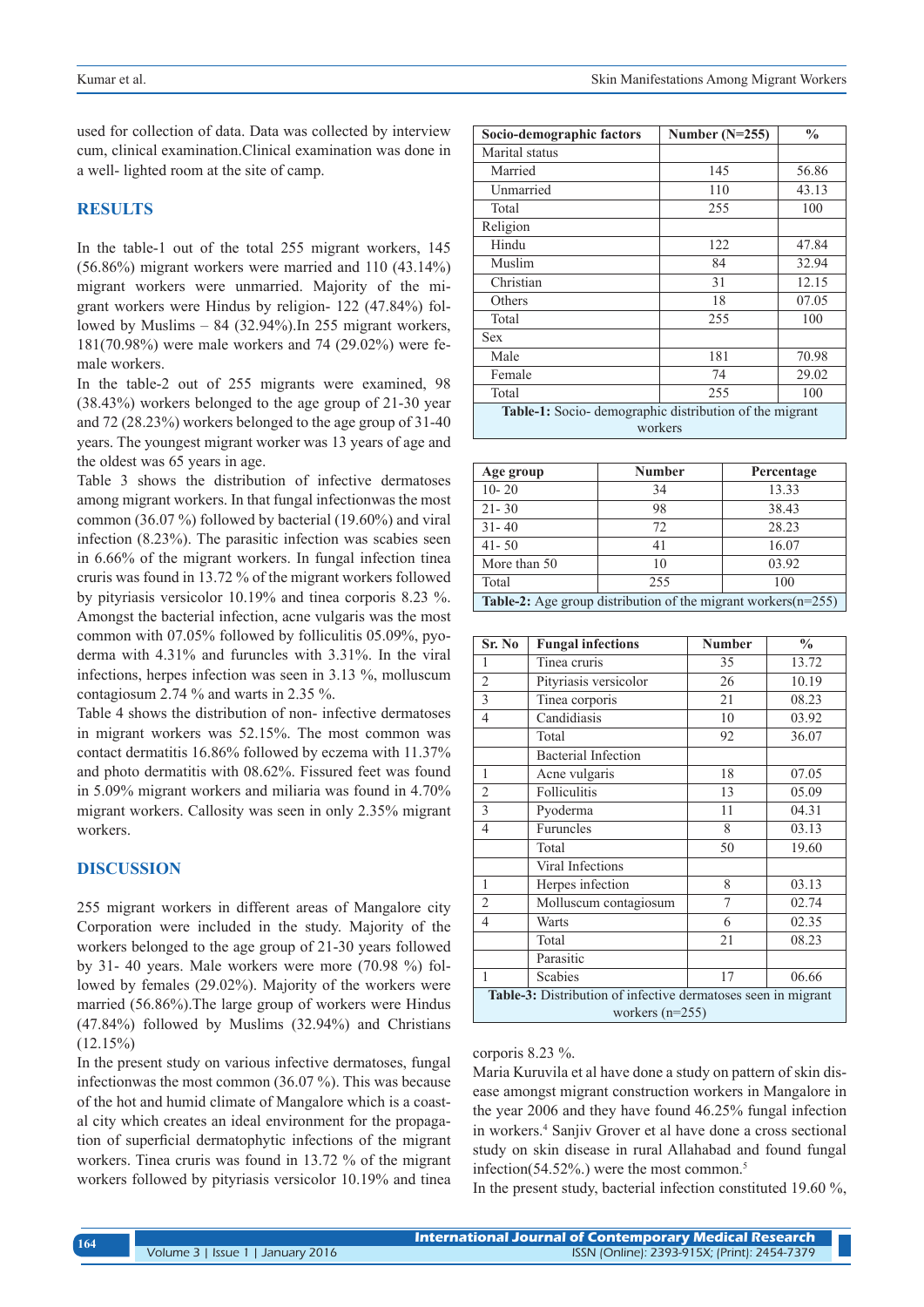| Sr. No                                                                               | <b>Others</b>        | <b>Number</b> | $\frac{0}{0}$ |  |
|--------------------------------------------------------------------------------------|----------------------|---------------|---------------|--|
|                                                                                      | Contact dermatitis   | 43            | 16.86         |  |
| $\overline{2}$                                                                       | Eczema               | 29            | 11.37         |  |
| $\overline{3}$                                                                       | Photodermatitis      | 22            | 08.62         |  |
| 4                                                                                    | <b>Fissured</b> feet | 13            | 05.09         |  |
| 5                                                                                    | Miliaria             | 12            | 04.70         |  |
| 6                                                                                    | Psoriasis            | 8             | 03.13         |  |
|                                                                                      | Callosity            | 6             | 02.35         |  |
|                                                                                      | Total                | 133           | 52.15         |  |
| Table-4: Distribution of non-infective dermatoses in migrant<br>workers( $n = 255$ ) |                      |               |               |  |

this may be due to unhygienic condition at the working place or site of work and humid climates. Amongst the bacterial infection, acne vulgaris was the most common with 07.05% followed by folliculitis 05.09%, pyoderma with 4.31% and furuncles with 3.31%.

Maria Kuruvila et al have done a study on pattern of skin disease among migrant workers in Mangalore and they have found to have bacterial infection in 24.83% of migrant workers.4

In the present study 08.23% of the workers examined had viral infections. Amongst the viral infections, herpes infection was seen in 3.13 %, molluscum contagiosum 2.74 % and warts in 2.35 %.

Maria Kuruvila et al have done a study on pattern of skin disease among migrant workers in Mangalore and they found to have viral infections in 6.42% of workers and warts were most common with 3.64%.<sup>4</sup> Porta N et al have done a study on the immigrant population in Miguel Servet hospital in Saragossa in 2004 and they found to have viral infection in 11.8% of the patients and the most common was genital warts with  $1.7\%$ .<sup>6</sup>

In the present study, parasitic infection was scabies found in 17 patients (6.66%) Scabies was seen because of overcrowding and close contact. Maria Kuruvila et al have done a study on pattern of skin disease among migrant workers in Mangalore and they have found to have scabies in 8.56% of the migrant workers.<sup>4</sup> Porta N et al have done a study on the immigrant population in Miguel Servet hospital in Saragossa in 2004 and they found to have parasitic infections in 2.07% of the study population.<sup>6</sup>

In the present study, 52.15 % of migrant workers had non infective dermatoses. Amongst non-infective dermatoses, the most common was contact dermatitis 16.86% followed by eczema with 11.37% and photo dermatitis with 08.62%. Contact dermatitis was most common because these workers are constantly exposed to allergens like cement, chromates, chalk, food preservatives and rubber.7 Photodermatitis was seen in 22 patients, the obvious contributing factors leading to this form of dermatoses is prolonged exposure to sunlight at place of work. Miliaria was found in 12 migrant workers and this was attributed to environmental factors like hot and humid climate.

Fissured feet was found in 13 migrant workers because ce-

ment is a known hygroscopic substance which can lead to dryness of skin especially in those workers who do not wear protective foot wear. Callosity was seen in 6 migrant workers because it is a well-known disorder of keratinization in manual labourers.

In a study done by Maria Kuruvila et al on pattern of skin disease among migrant workers in Mangalore, they have found workers with miliaria with 10.06%, fissured feet to be 9.85% and callosity with 4.28%.4

# **CONCLUSION**

Among 255 migrant workers with various dermatoses the incidence of infective dermatoses was highest. The incidence of fungal infections (36.07%) could be attributed to humidity being more owing to Mangalore city being a coastal area along with maceration due to increased sweating. The increased incidence of scabies (6.66%) and molluscum contagiosum (2.74%) could be due to living in overcrowded conditions, poverty, trauma sustained during work and poor hygiene.

From all the non- infective dermatoses, contact dermatitis to cement was significantly higher in daily wage labourers, construction workers and road workers. This high incidence in these groups may be due to prolonged and frequent exposure to allergens like cement.

The pattern of dermatoses present in these groups is expressive of ignorance, poverty, living in overcrowded condition and an unfavourable hygienic conditions leading to imbalance between man and microbes. Keeping the above mentioned reasons, education of these workers in the health aspects, provision of cost effective and efficient protective measures like clean accommodations, clean clothes, hygienic surroundings, foot wear and protective creams at site of work will help reduce the morbidity of the migrant workers.

# **REFERENCES**

- 1. Kristiansen M, Mygind A and Krasnik A. Health effects of migration. Dan Med Bull 2007;54:46-7.
- 2. Migrant definitions [Internet]. 2002 [cited 2009 Sept]. Available from: URL: http://en.wikipedia.org/wiki/Migrant\_worker
- 3. Rycroft RJ. Occupational Dermatoses. In: Champion RH, Burton JL, Burns DA, Breathnach SM, editors. Rook / Wilkinson / Ebling Textbook of dermatology. 6th ed. Blackwell Science: Oxford; 1998:861-3
- 4. Kuruvila M, Dubey S, Gahalaut P. Pattern of skin diseases among migrant construction workers in Mangalore. Indian J Dermatol Venereol Leprol 2006; 72:129- 32.
- 5. Grover S, Ranyal RK, Bedi MK. A cross section of skin diseases in rural Allahabad. Indian J Dermatol 2008;53:179-81
- 6. N Porta et al. Analysis of the Demand for Dermatological Care in the Immigrant Population Served by Hospi-